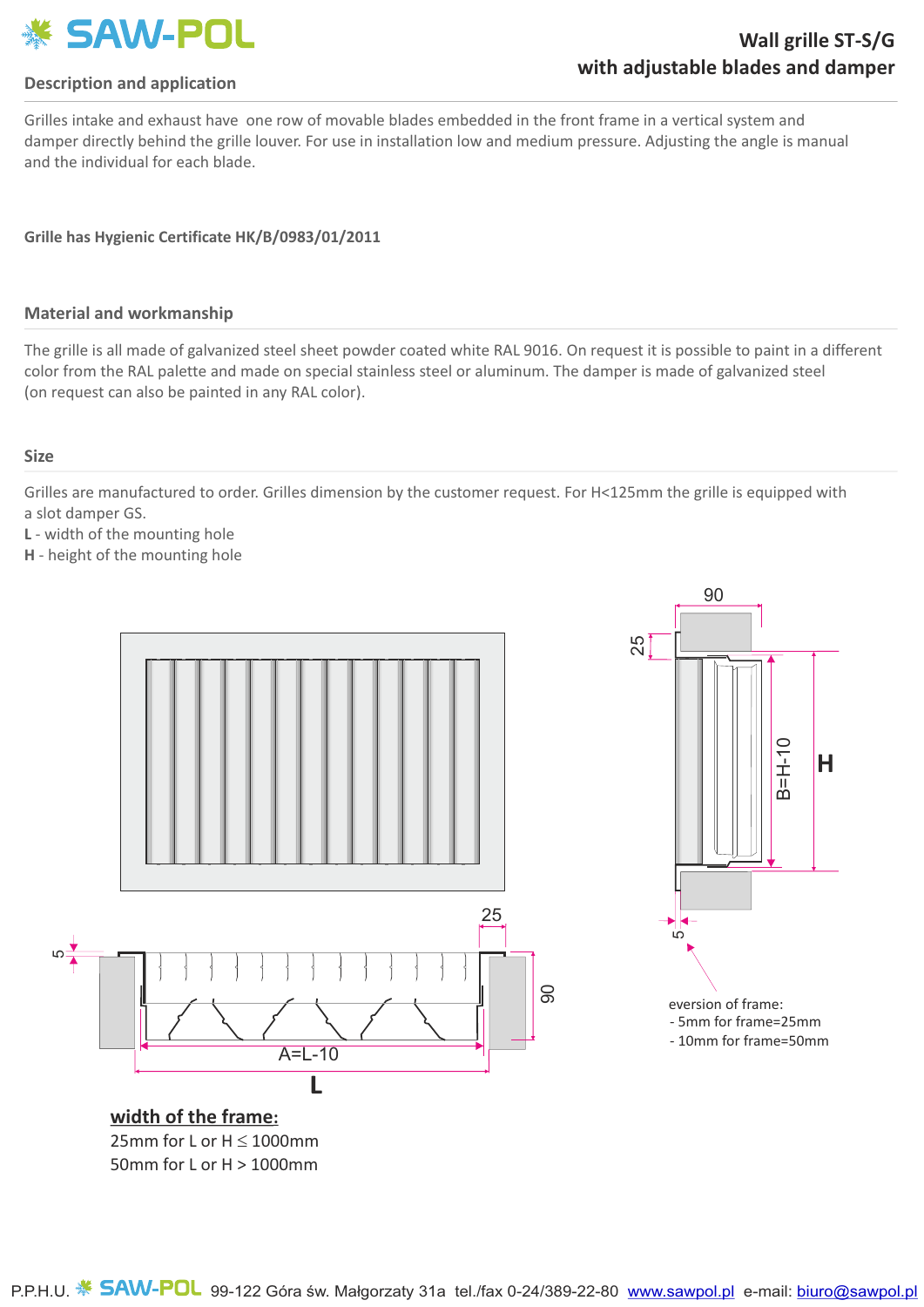

## **Wall grille ST-S/Gwith adjustable blades and damper**

### **Methods of mounting**



#### **Accessories - RM frame for invisible installation**

RM frame used in the ventilation holes for invisible mounting ventilation components. Mounting frame for grilles in standard are made of galvanized steel (in the case of aluminum grilles on request frame can be also aluminum). There is possibility to make mounting frame with a filter.



P.P.H.U. **5AW-POL** 99-122 Góra św. Małgorzaty 31a tel./fax 0-24/389-22-80 www.sawpol.pl e-mail: biuro@sawpol.pl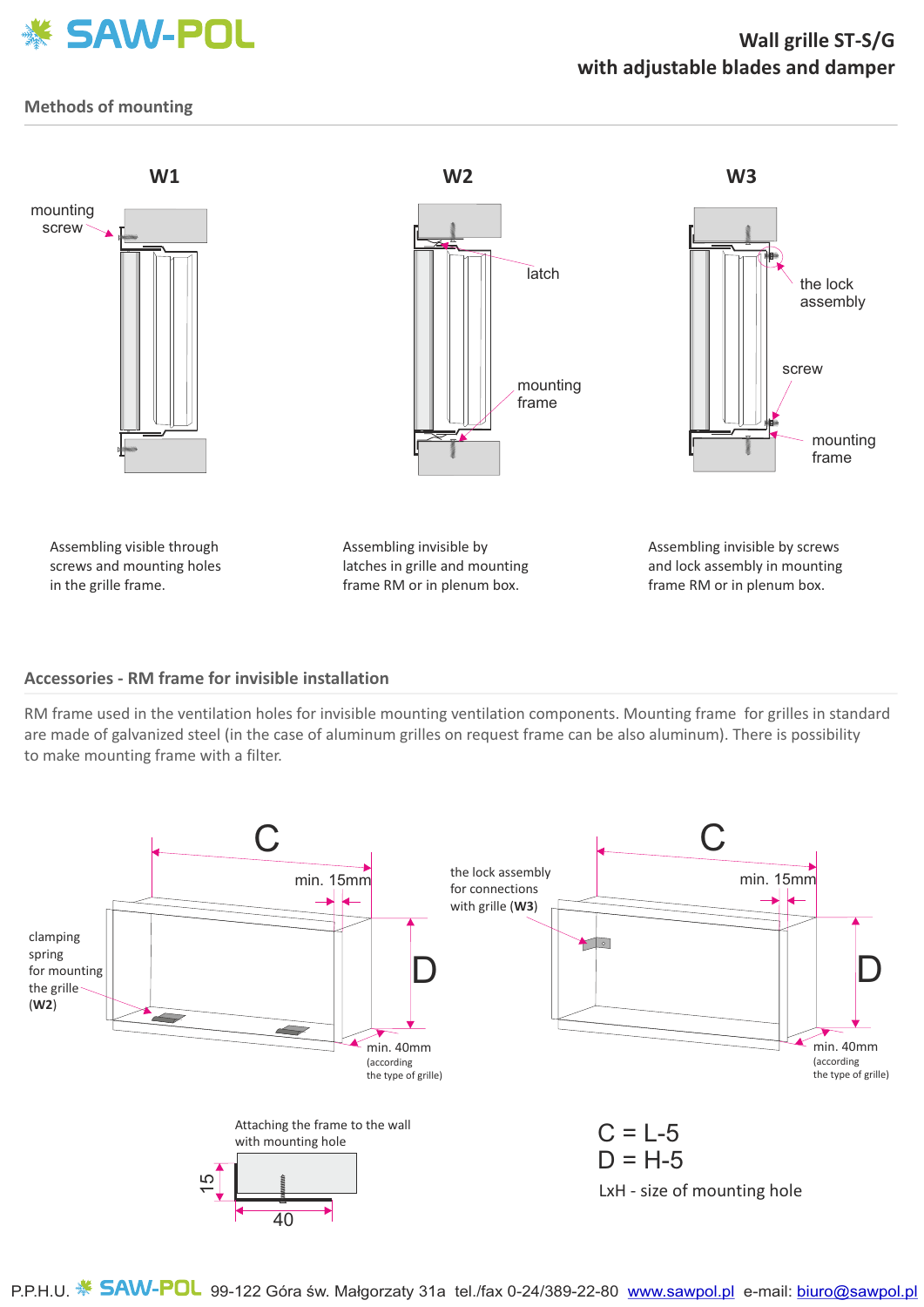

### **Wall grille ST-S/Gwith adjustable blades and damper**

#### **Accessories- plenum box**

Plenum box is made of galvanized steel. On request it can be equipped with a damper control onto the connected spigot. The plenum box is isolated inside with rubber (acoustic) or outside with mineral wool (thermal). In the standard height of the plenum box is adapted to size of the spigot or diffuser size (you can specify the height of the plenum box).



#### **Accessories- dampers**

Grille ST-S/G can also be equipped with a damper, positioned directly behind the grille blades. In this type of grille, damper regulation is possible from the front side of grille, without the need for disassembly, by deviation grille blades. Below there are the types of dampers used for the ventilation grilles.



**GS** - slot damper (above the size of 525x425 the damper must be divided)



**GP** - damper with counter running blades (above the size of 525x425 the damper must be divided)



**GU** - cantilevered damper (especially recommended for grilles to spiro channel)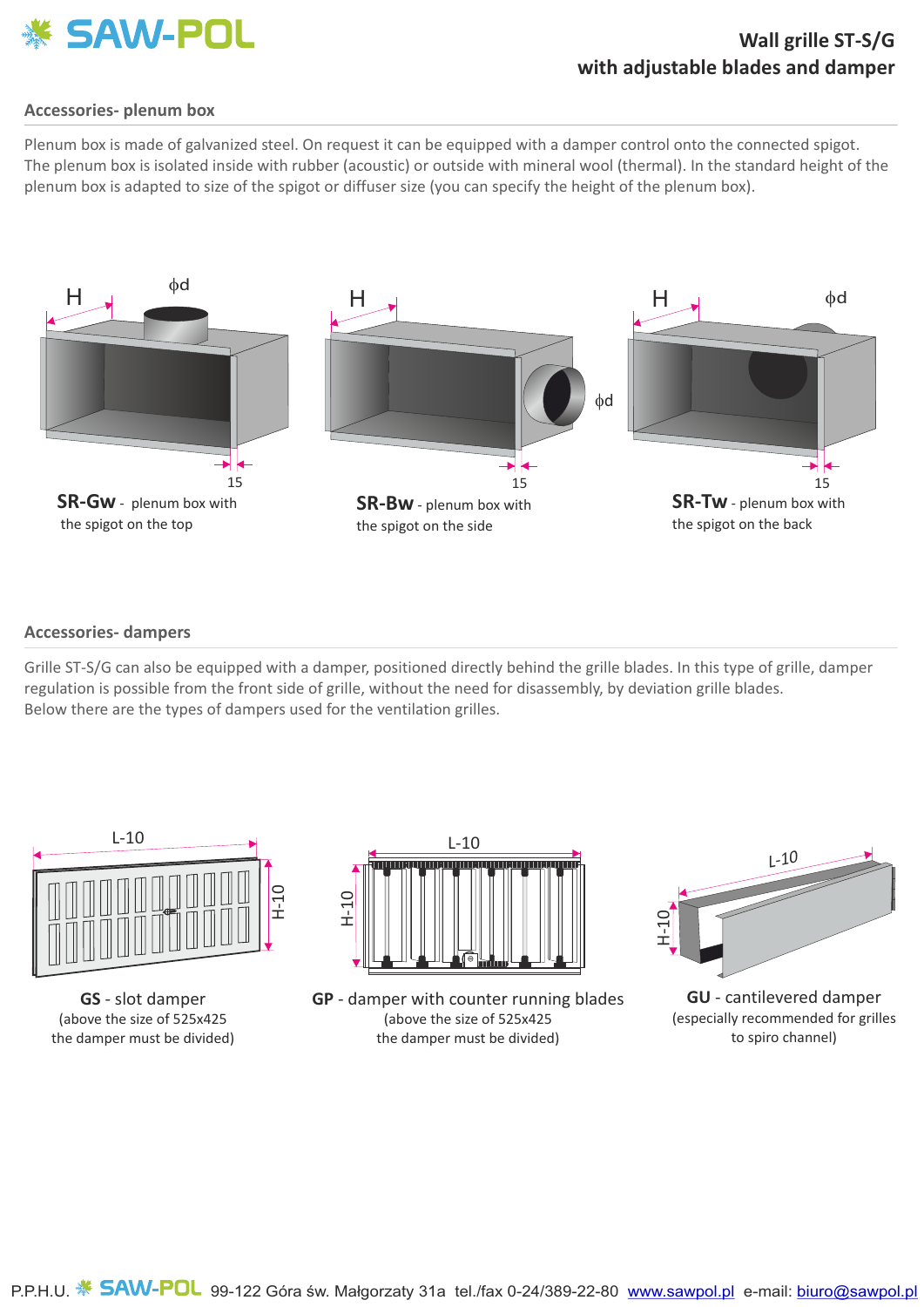

## TECHNICAL DATA

The dependence of pressure drop ( $\Delta p$ .), maximum speed of air stream( $V_{ef}$ ), acoustic power level ( $L_{wa}$ ) and the range air stream of speed V=0,25 m/s ( $L_{0.25}$ ) of air volume flow (Q) with grilles at open dampers. Velocity V<sub>ef</sub> means maximum speed of air outflow measured at the outlet the grille. Range  $L_{0.25}$  refers to the distance at which the air speed does not exceed 0,25 m/s.



P.P.H.U. **5AW-POL** 99-122 Góra św. Małgorzaty 31a tel./fax 0-24/389-22-80 www.sawpol.pl e-mail: biuro@sawpol.pl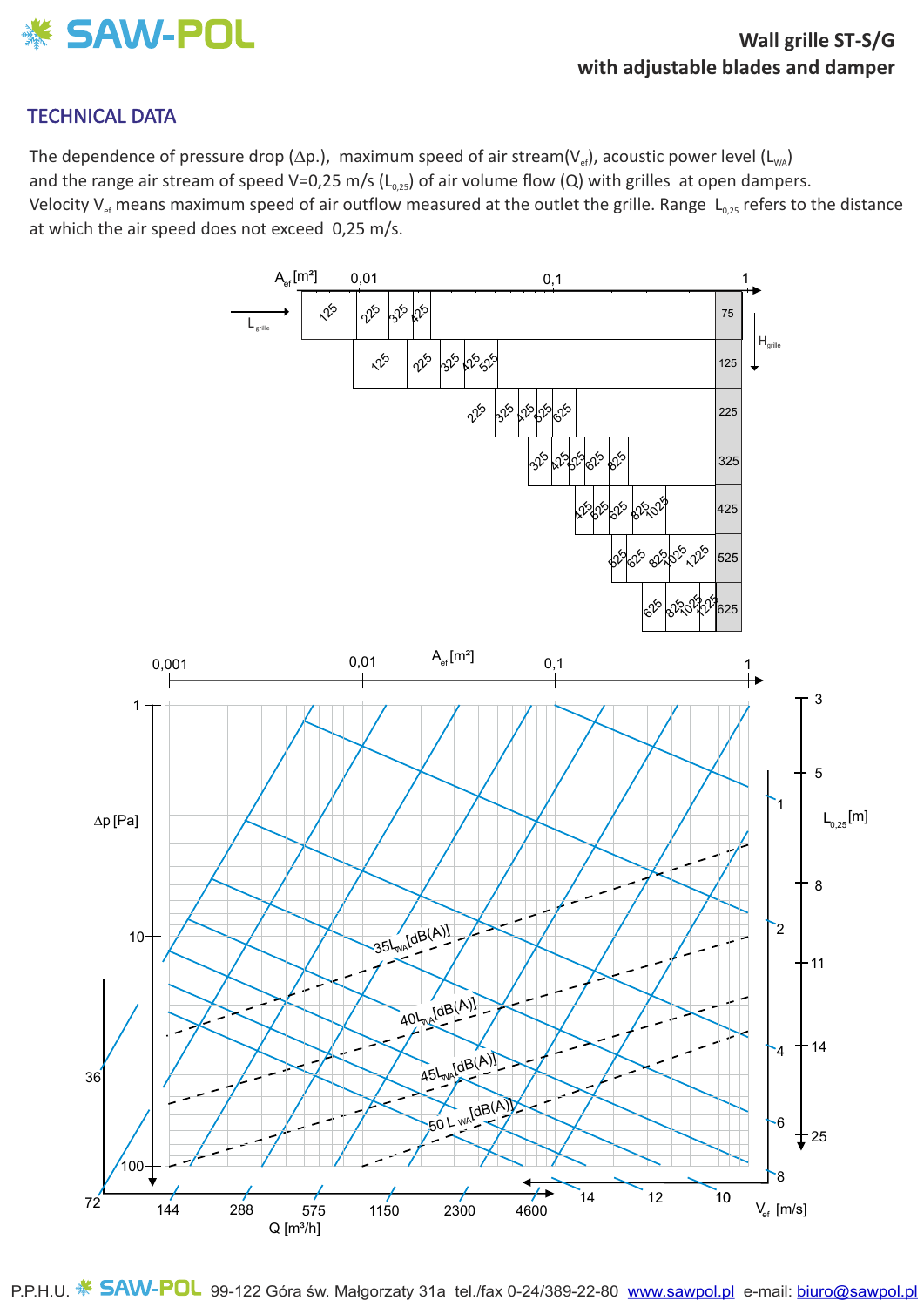| $\sqrt{[mm]}$ | 125 | 225 | 325 | 425 | 525 | 625 | 825 | 1025 | 1225 |
|---------------|-----|-----|-----|-----|-----|-----|-----|------|------|
| 75            |     |     |     |     |     |     |     |      |      |
| 125           |     |     |     |     |     |     |     |      |      |
| 225           |     |     |     |     |     |     |     |      |      |
| 325           |     |     |     |     |     |     |     |      |      |
| 425           |     |     |     |     |     |     |     |      |      |
| 525           |     |     |     |     |     |     |     |      |      |
| 625           |     |     |     |     |     |     |     |      |      |

# normal size



P.P.H.U. **5AW-POL** 99-122 Góra św. Małgorzaty 31a tel./fax 0-24/389-22-80 www.sawpol.pl e-mail: biuro@sawpol.pl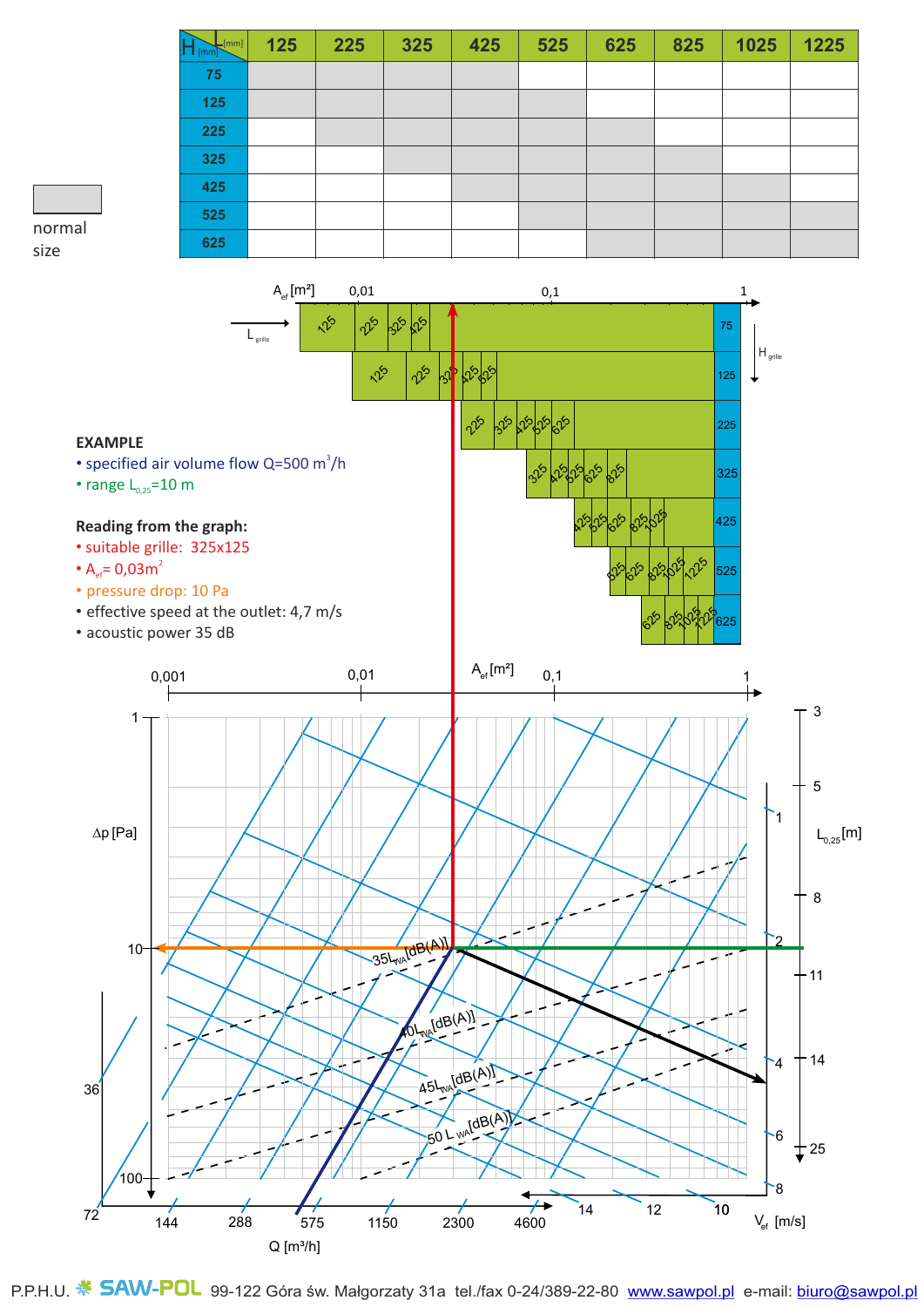

The dependence of pressure drop ( $\Delta p_{p}$ ) on damper GP



Supply air installation **Supply air installation**

**Exhaust ventilation Exhaust ventilation**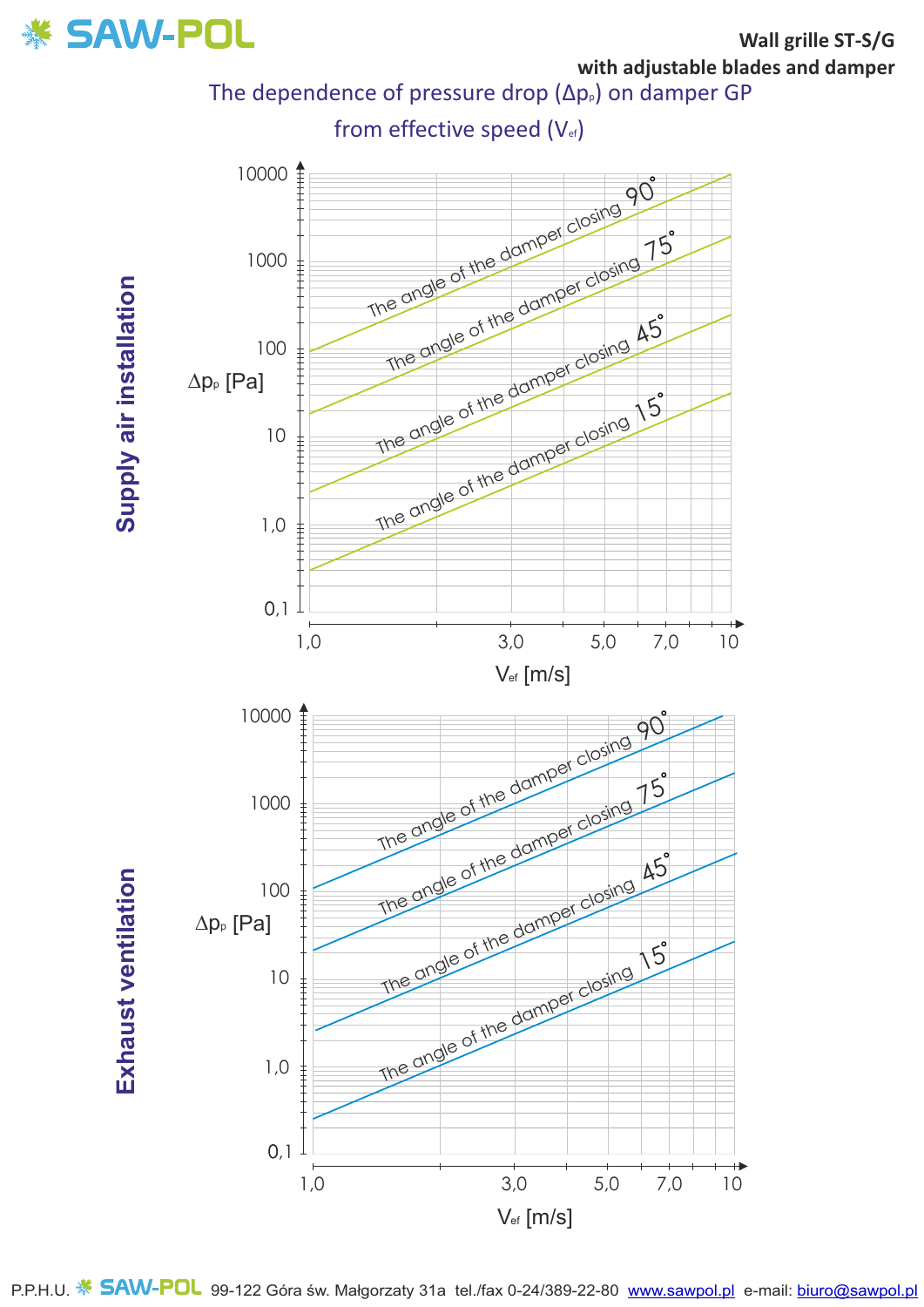



# **Example:**

Selection of the grille ST-S/G for supply air installation

The angle of the damper closing: **45**°

Size: 325x125 [mm]

Effective speed V<sub>ef</sub>: 4,7 [m/s]

Efficiency Q: 500 [m/h<sup>3</sup>]

Range L**0,25** : 10 [m]

Acoustic power LwA: 35 [dB]

Pressure drop on the grille  $\Delta p_k$ : 10 [Pa]

Pressure drop on the damper  $\Delta p_p$ : 50 [Pa]

**The total pressure ∆p: 60 [Pa]**